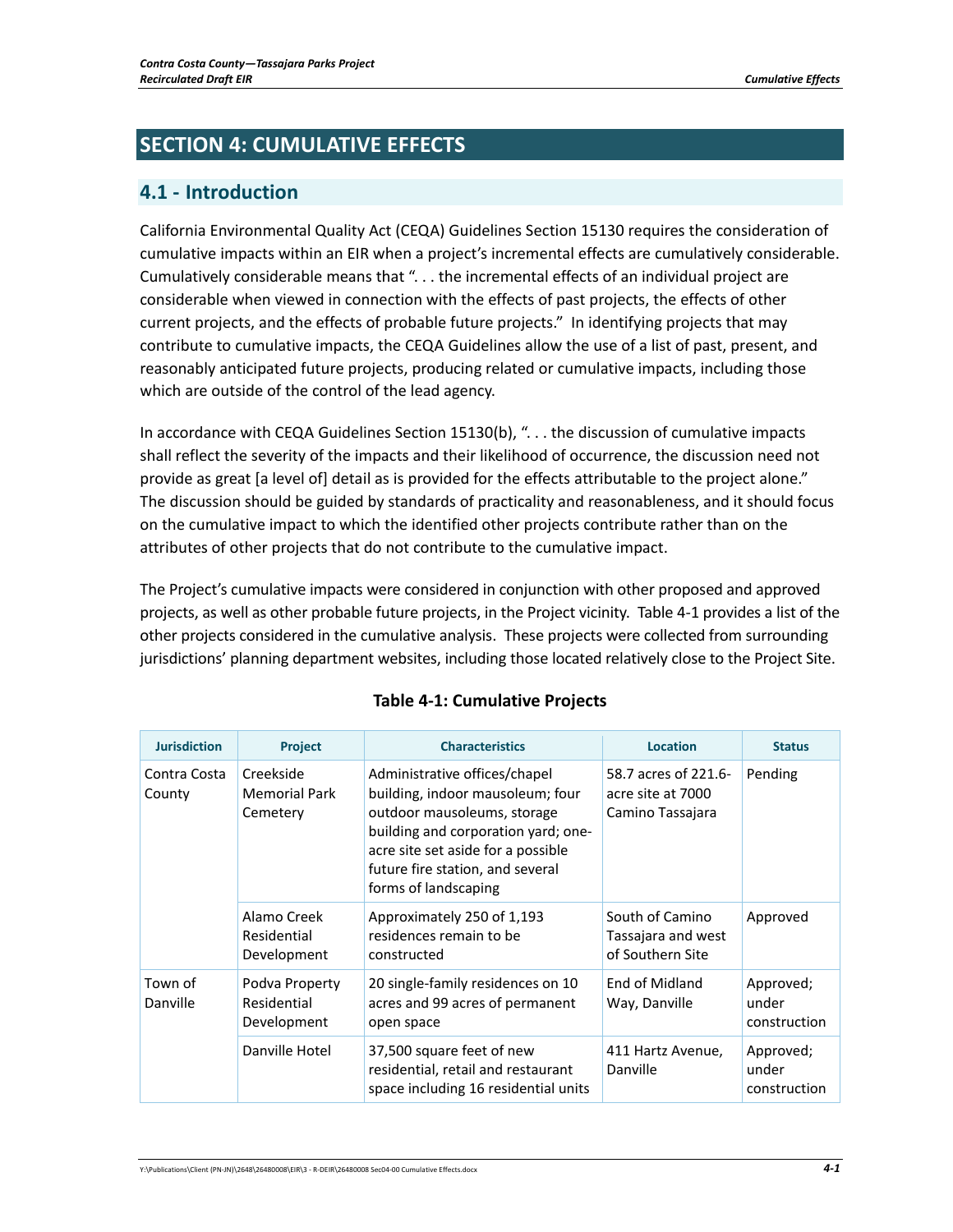| <b>Jurisdiction</b>                                         | Project                                  | <b>Characteristics</b>                                                             | <b>Location</b>                                                  | <b>Status</b>                      |  |  |
|-------------------------------------------------------------|------------------------------------------|------------------------------------------------------------------------------------|------------------------------------------------------------------|------------------------------------|--|--|
| Town of<br>Danville<br>(cont.)                              | Magee Ranch                              | 70 single-family residences, 287<br>acres of open space                            | Southeast of Diablo<br>Road and Green<br>Valley/McCauley<br>Road | Approved;<br>unbuilt               |  |  |
|                                                             | <b>Tyler Court</b>                       | Six single family residences on 2.48<br>acres                                      | 853 Diablo Road                                                  | Complete                           |  |  |
|                                                             | <b>Weber Property</b>                    | 22 single family residences on 15<br>acres                                         | Weber Lane                                                       | Complete                           |  |  |
| City of San<br>Ramon                                        | Walgreens                                | 14,400-square-foot pharmacy                                                        | 11440 Windermere<br>Parkway                                      | Pending                            |  |  |
| City of Dublin                                              | The Groves                               | 930 residential units                                                              | Dublin<br>Boulevard/Keegan<br>Street                             | Approved;<br>under<br>construction |  |  |
|                                                             | The Terraces                             | 626 dwelling units                                                                 | Dublin<br>Boulevard/Keegan<br>Street                             | Approved;<br>under<br>construction |  |  |
|                                                             | <b>East County Hall</b><br>of Justice    | 196,213 square feet courthouse                                                     | Hacienda<br>Drive/Gleason Drive                                  | Approved;<br>under<br>construction |  |  |
|                                                             | <b>Grafton Plaza</b><br><b>Mixed Use</b> | 235 dwelling units; 496,000 square<br>feet mixed uses                              | Dublin<br>Boulevard/Grafton<br><b>Drive</b>                      | Approved;<br>unbuilt               |  |  |
|                                                             | <b>Grafton Station</b><br>Phase III      | 133,446 square feet commercial                                                     | Dublin<br>Boulevard/Tassajara<br>Road                            | Approved;<br>unbuilt               |  |  |
|                                                             | Kaiser Dublin<br><b>Medical Center</b>   | 1.2 million square feet of medical<br>campus and commercial uses on<br>58.7 acres. | Dublin<br>Boulevard/Lockhart<br><b>Street</b>                    | Pending                            |  |  |
| Source: Town of Danville, City of San Ramon, City of Dublin |                                          |                                                                                    |                                                                  |                                    |  |  |

### **Table 4‐1 (cont.): Cumulative Projects**

## **4.2 ‐ Cumulative Impact Analysis**

The cumulative impact analysis below is guided by the requirements of CEQA Guidelines Section 15130. Key principles established by this section include:

- A cumulative impact only occurs from impacts caused by the proposed Project and other projects. An EIR should not discuss impacts that do not result from the proposed Project.
- When the combined cumulative impact from the increment associated with the proposed Project and other projects is not significant, an EIR need only briefly explain why the impact is not significant; detailed explanation is not required.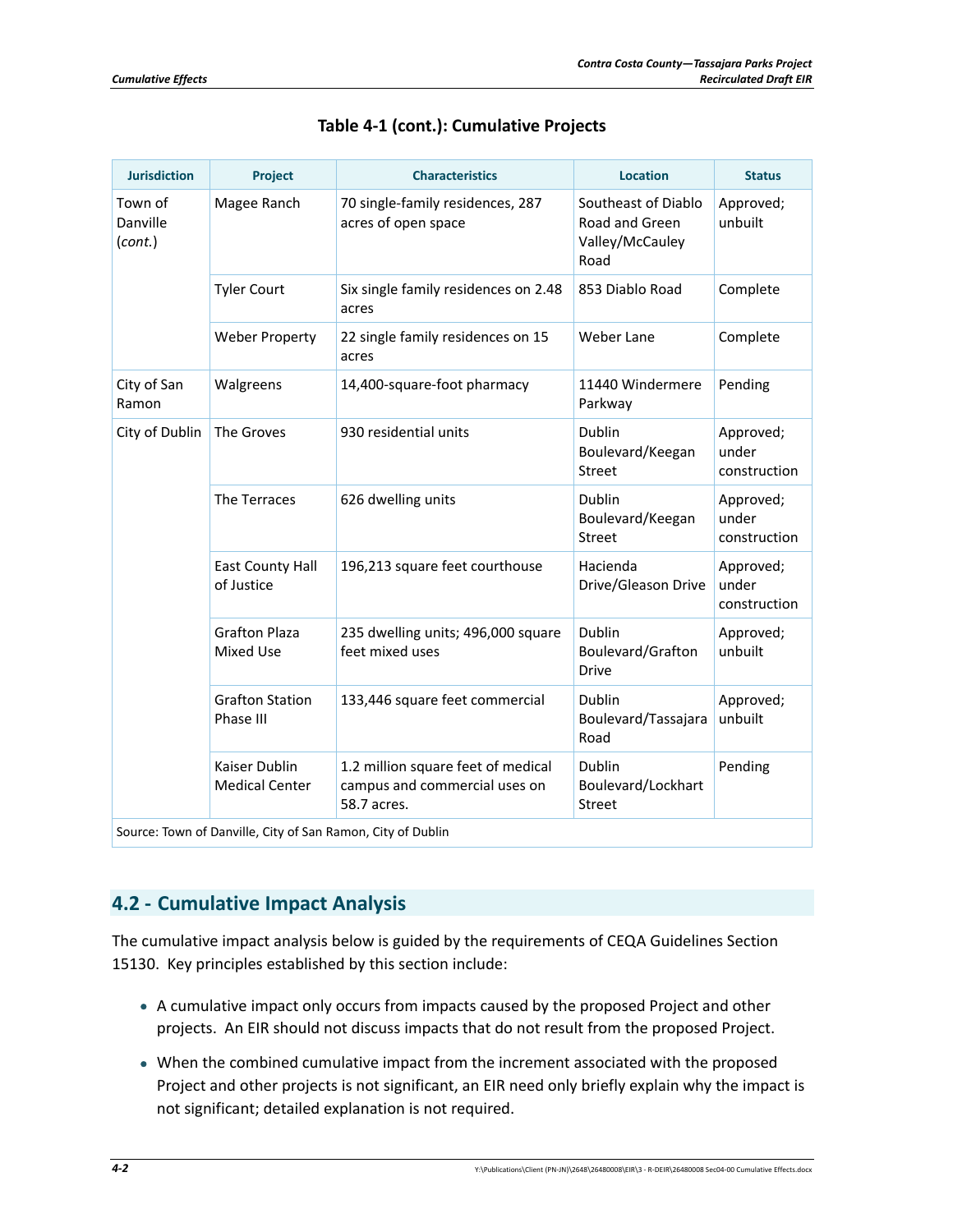An EIR may determine that a project's contribution to a cumulative effect impact would be rendered less than cumulatively considerable if a project is required to implement or fund its fair share of mitigation intended to alleviate the cumulative impact.

The cumulative impact analysis that follows relies on these principles as the basis for determining the significance of the Project's cumulative contribution to various impacts.

## **4.2.1 ‐ Aesthetics, Light, and Glare**

The geographic scope of the cumulative aesthetics, light, and glare analysis is the area surrounding the Project Site. This is the area within view of the Project, and, therefore, the area most likely to experience changes in visual character or experience light and glare impacts.

The Project's urban development would be limited to the southwest corner of the Northern Site adjacent to existing urban development in an area of relatively minimal topographical relief, avoiding adjacent hilltops to the north. As a result of its location, the Project would not significantly impact views of scenic ridgelines or views seen from scenic ridgelines. The residential development would include Craftsman, Spanish, European Cottage, and Traditional architectural styles in a mixture of one‐ and two‐story buildings with incorporated landscaping similar to surrounding urban development. The Project would result in a different visual character in the Residential Development Area of the Northern Site; however, it would not be considered substantially degraded because (as explained more fully in Section 3.1, Aesthetics) the residential uses would be consistent with the aesthetic of the existing residential and urban character of the areas to the west, southwest, and south. Furthermore, the vast majority of the Project Site would be permanently protected and preserved for park, recreational, open space, scenic, grazing, wetlands, and habitat mitigation purposes, which would help ensure the continued protection of these lands as aesthetic resources.

The Project would include sources of lighting on the Northern Site including street lights, exterior and interior residential lighting, and vehicular headlights. Sources of glare would include reflective building materials, primarily limited to windows, and potentially rooftop solar panels installed by future residents. Residential lighting and glare would be consistent with that of adjoining residential areas. In accordance with Ordinance Code 76‐4.612, all on‐site lighting fixtures would be installed, controlled, or directed so that light would not spill onto adjoining properties, produce glare, or be blinding to pedestrians or vehicular traffic.

Projects listed in Table 4‐1 are not generally within view of the Project, and, therefore, the Project's impacts as these relate to aesthetic resources would not combine with other relevant cumulative projects. Furthermore, other projects that involve the installation of new exterior lighting fixtures or glare would be required to implement similar measures to prevent light spillage. Therefore, the Project, in conjunction with other existing, planned, and probable future projects, would not have a cumulatively significant impact related to aesthetics, light, and glare.

## **4.2.2 ‐ Agricultural Resources**

The geographic scope of the cumulative agricultural resources analysis is the County of Contra Costa. According to the Contra Costa County General Plan, the dominant trend in agricultural acreage that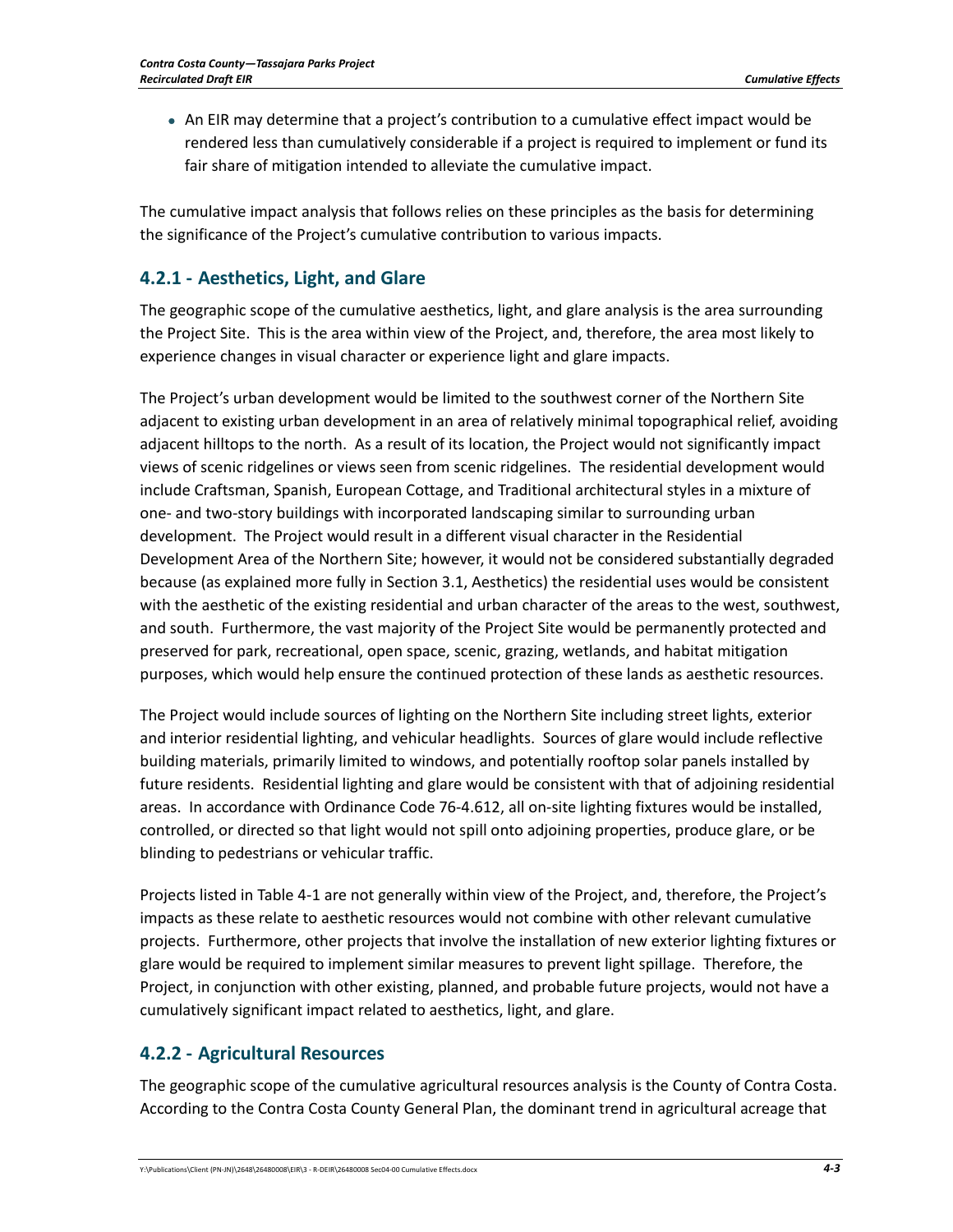is due to the increase in urbanization has decreased since the 1940s, thereby resulting in an existing cumulatively significant impact related to loss of farmland.

The Project Site does not contain Prime Farmland, Unique Farmland, or Farmland of Statewide Importance under FMMP or Prime Farmland under LAFCO law. The Project Site is zoned Exclusive Agriculture (A‐80) by the Contra Costa County Ordinance Code and would be rezoned to a P‐1 zone that would allow existing agricultural operations to continue on all portions of the Project Site outside of the Residential Development Area. As evaluated more fully in Section 3.2 (Agricultural Resources), the Project could result in the conversion of lands from Farmland of Local Importance to non‐agricultural uses such as parking, recreation, open space, scenic, wetland preservation and creation, and habitat mitigation; however, this is not considered a significant impact under CEQA. Furthermore, because the vast majority of the Project Site would be permanently preserved for open space, agricultural (i.e., grazing), park, recreational and other non‐urban uses, this helps to ensure that the Project would not trigger the conversion of other agricultural lands to non-urban uses, and the Project's contribution to the existing cumulatively significant impact related to loss of farmland would not be cumulatively considerable. Other projects in Table 4‐1 may result in the conversion of agricultural lands and would be expected to mitigate for such impacts accordingly.

## **4.2.3 ‐ Air Quality/Greenhouse Gas Emissions**

The geographic scope of the cumulative air quality and greenhouse gas emissions analysis is the San Francisco Bay Area Air Basin, which covers all or portions of the counties of Alameda, Contra Costa, Marin, Napa, San Francisco, San Mateo, Santa Clara, Sonoma, and Solano. Air quality is impacted by topography, dominant air flows, atmospheric inversions, location, and season; therefore, using the Air Basin represents the area most likely to be impacted by air emissions. As discussed more fully in Section 3.3 (Air Quality/Greenhouse Gas), air quality impacts are inherently cumulative in nature.

The Project would not achieve the per capita annual GHG emissions threshold of 4.6 MTCO<sub>2</sub>e/SP/yr established by BAAQMD even after the application of all feasible mitigation measures. This represents an inconsistency with the GHG Reduction Goal of BAAQMD's Clean Air Plan, which is addressed below. In all other respects, the Project was found to be consistent with the Bay Area Air Quality Management District's (BAAQMD's) Clean Air Plan with the incorporation of mitigation.

The Project would result in new air emissions related to construction fugitive dust that could contribute to the violation of BAAQMD air quality standard violations. Mitigation is proposed, requiring the implementation of fugitive dust reduction measures during construction. Other projects listed on Table 4‐1 would also have the potential to emit construction fugitive dust and would similarly be required to implement applicable mitigation. However, because the Project would mitigate its fugitive dust emissions to a less than significant level, it would not make a cumulatively considerable contribution to any related cumulatively significant impact.

All of the projects listed in Table 4‐1 would result in new air emissions, during construction or operations (or both). The Project would emit construction criteria pollutant emissions at levels that would exceed the BAAQMD thresholds. Mitigation is proposed requiring off-road diesel-powered construction equipment with greater than 50 horsepower to meet EPA Tier 4 off‐road emission standards. Implementation of this mitigation would reduce construction criteria pollutant emissions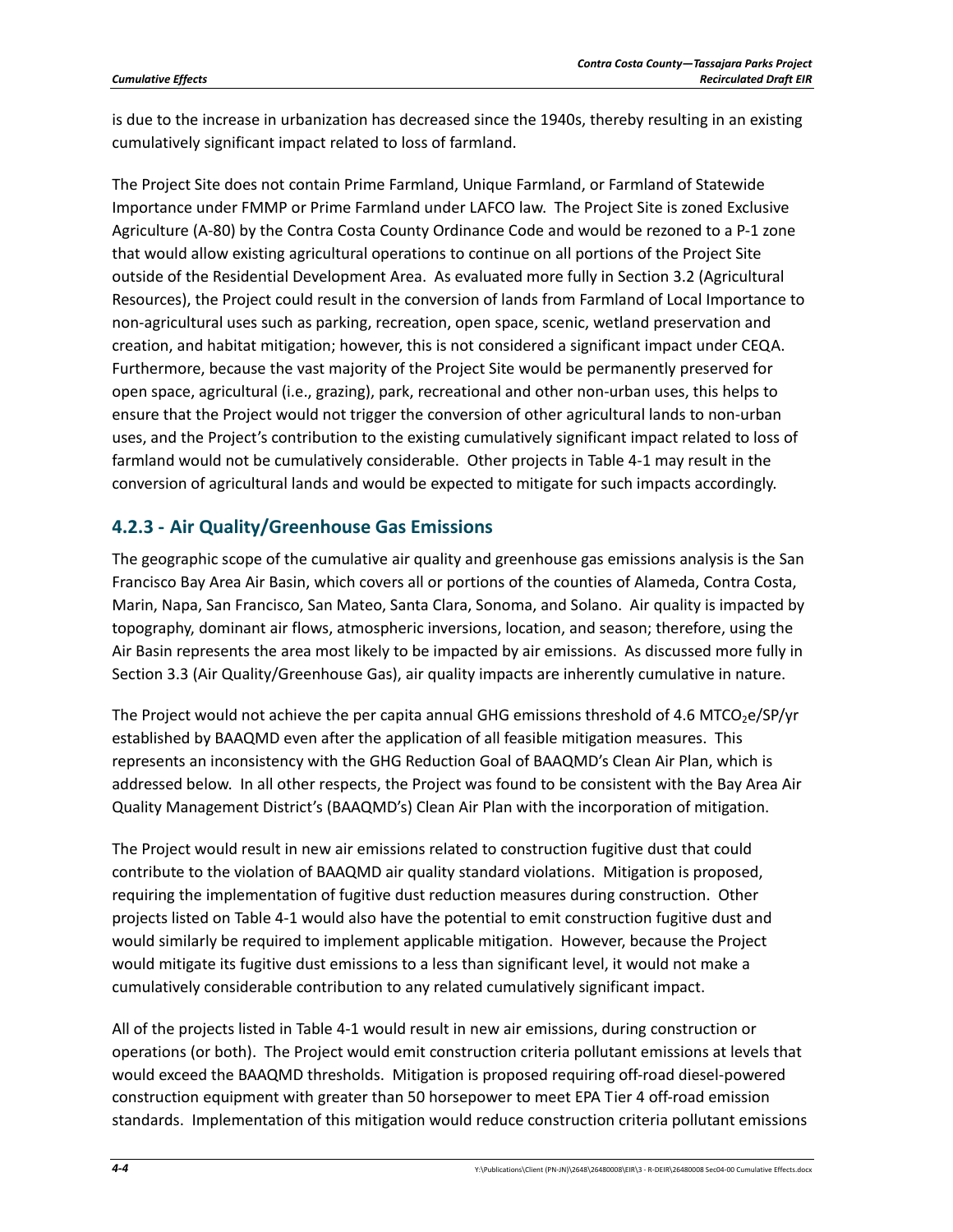to below BAAQMD thresholds. Other projects that exceed BAAQMD thresholds would also be required to mitigate their impacts. Because the Project would mitigate its construction criteria pollutant emissions to a less than significant level, it would not contribute to related cumulatively significant impacts.

The Project may have the potential to expose sensitive receptors to construction‐generated diesel particulate matter. Mitigation is proposed requiring off‐road diesel‐powered construction equipment with greater than 50 horsepower to meet EPA Tier 4 off-road emission standards, thereby reducing diesel generated particulate matter. Other projects listed on Table 4‐1 would also have the potential to expose sensitive receptors to pollutants, and would similarly be required to implement applicable mitigation. Impacts to sensitive receptors tend to be localized, and would likely not combine with the emissions of projects listed in Table 4‐1 to create cumulatively significant impacts to any sensitive receptor, due to their distance from the Project site. Furthermore, because the Project would mitigate its diesel particulate matter emissions to a less than significant level, it would not make a cumulatively considerable contribution to any related cumulatively significant impact.

As discussed more fully in Section 3.3 (Air Quality/Greenhouse Gas), greenhouse gas emissions‐ related impacts are inherently cumulative in nature. The Project would emit new greenhouse gas emissions. Other projects listed in Table 4‐1 would also emit new greenhouse gas emissions. The Project's construction and operational greenhouse gas emissions would exceed the BAAQMD's annual MTCO<sub>2</sub>e threshold. Mitigation is proposed requiring the implementation of greenhouse gas emission reduction measures; however, there is uncertainty regarding whether emissions would be reduced to below BAAQMD thresholds, and, therefore, potential impacts remain significant and unavoidable. Other projects would also be required to demonstrate whether they exceed greenhouse gas thresholds and, if need be, mitigate their impacts to the extent feasible. However, because it cannot be demonstrated that the Project could reduce greenhouse gas emissions to below BAAQMD thresholds, it would have a cumulatively significant impact associated with greenhouse gas emissions.

All other Project-related air quality and greenhouse gas impacts were found to be less than significant and did not require mitigation (e.g., objectionable odors and greenhouse gas reduction plan consistency). Other projects that result in similar impacts would be required to mitigate for their impacts. Because the Project would not result in significant impacts to objectionable odors and greenhouse gas reduction plan consistency, it would not have a cumulatively significant impact with respect to these impact areas.

## **4.2.4 ‐ Biological Resources**

The geographic scope of the cumulative biological resources analysis is the Project vicinity. The Project Site is located in an area characterized by both urban and rural development and infrastructure. Adjacent urban habitats tend to be characterized as highly disturbed, thereby localizing impacts. Adjacent rural habitats are somewhat disturbed by rural residential and agricultural uses but still have the potential to provide habitat continuity. Recent development patterns and growth in the area that are due to the loss of potential habitat for rare species have resulted in an existing cumulatively significant impact to biological resources.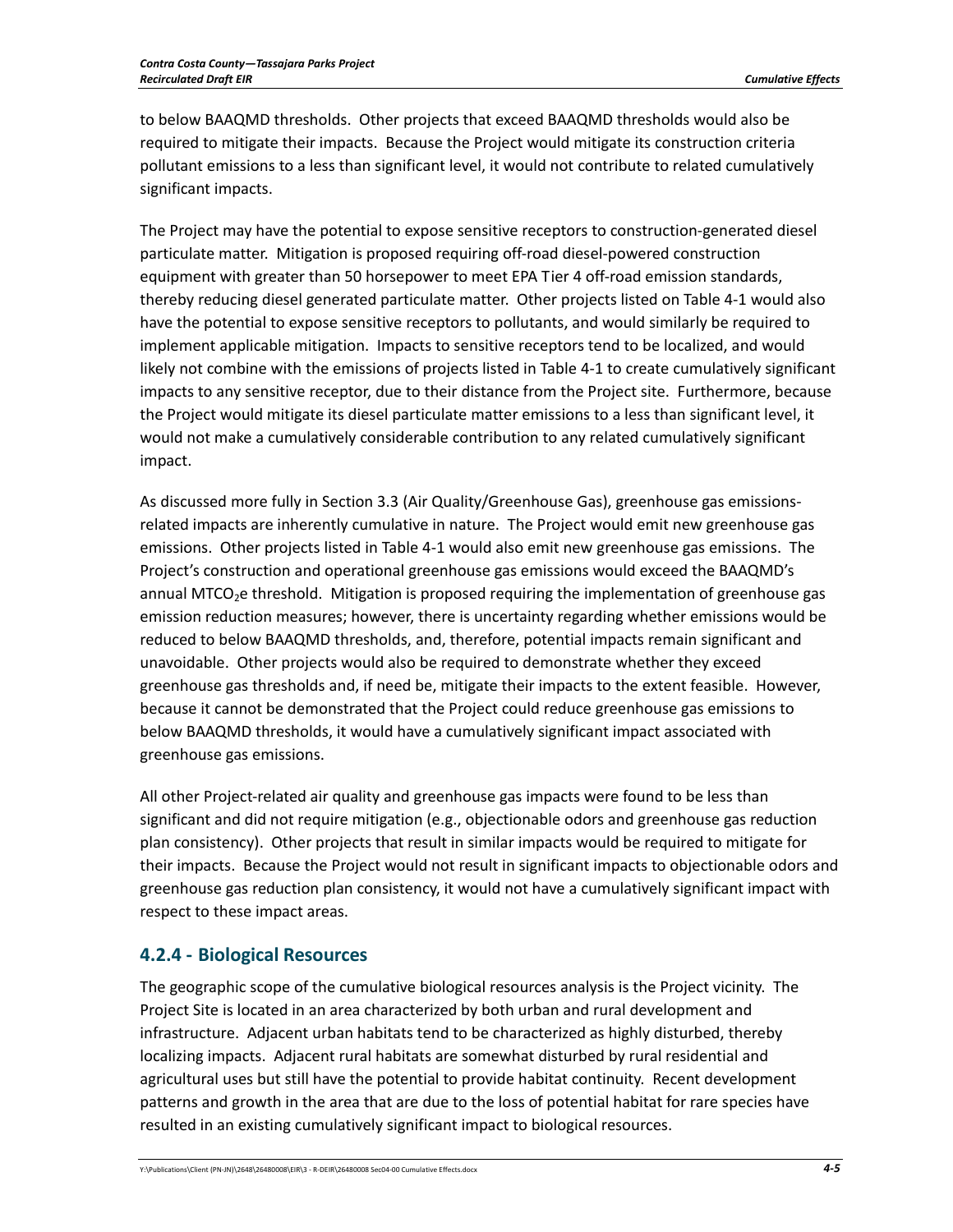As evaluated more fully in Section 3.4 (Biological Resources), the Project has the potential to have significant impacts on the following special-status plant and wildlife species: Congdon's tarplant, San Joaquin spearscale, California tiger salamander, California red‐legged frog, San Joaquin kit fox, burrowing owl, American badger, Alameda whipsnake, western pond turtle, nesting raptors, nesting birds and common birds, Yuma myotis, pallid bat, greater western mastiff bat, western red bat, and Townsend's big eared bat. Mitigation Measures BIO‐1a through BIO‐1k are proposed, requiring appropriate surveys, avoidance, and, if needed, implementation of relocation measures. The required mitigation would reduce the Project's contribution to any significant cumulative impact on special-status wildlife species to less than cumulatively considerable. Some of the other projects listed in Table 4‐1 are located on sites with similar biological attributes and, therefore, would be required to mitigate for impacts on special‐status plant and wildlife species in a manner similar to the Project.

The Project would result in impacts to waters of the United States/State. Mitigation Measure BIO‐3 is proposed, requiring the applicant to obtain appropriate permits, and compensate for loss of waters of the United States/State through re-creation or payment of mitigation credits. Other projects listed in Table 4‐1 may be located on sites with waters of the United States/State and, therefore, would be required to mitigation for impacts in a manner similar to the Project. As such, the Project, in conjunction with other projects, would not have a cumulatively significant impact on waters of the United States/State.

The Project would require the removal of 19 protected trees. Mitigation Measure BIO‐5 would require implementation of the County's tree ordinance and protection of preserved trees. Other projects listed in Table 4‐1 may require the removal of trees, but would be required to implement the applicable jurisdiction's regulations regarding tree removal. As such, the Project, in conjunction with other projects, would not have a cumulatively significant impact related to consistency with the County's tree ordinance.

All other Project‐related biological resource impacts were found to be less than significant and did not require mitigation (e.g., riparian habitat, wildlife corridors and nursery sites, and conservation plans). Other projects that result in such impacts would be required to mitigate for their impacts. Because the Project would not result in significant impacts to riparian habitat, wildlife corridors, nursery sites, or conservation plans, it would not have a related cumulatively significant impact.

Therefore, the Project, in conjunction with other existing, planned, and probable future projects, would not have a cumulatively significant impact related to biological resources.

### **4.2.5 ‐ Cultural Resources**

The geographic scope of the cumulative cultural resources analysis is the Project vicinity. Cultural resource impacts tend to be localized because the integrity of any given resource depends on what occurs only in the immediate vicinity around that resource, such as disruption of soils; therefore, in addition to the Project Site itself, the area near the Project Site would be the area most affected by project activities (generally within a 500‐foot radius).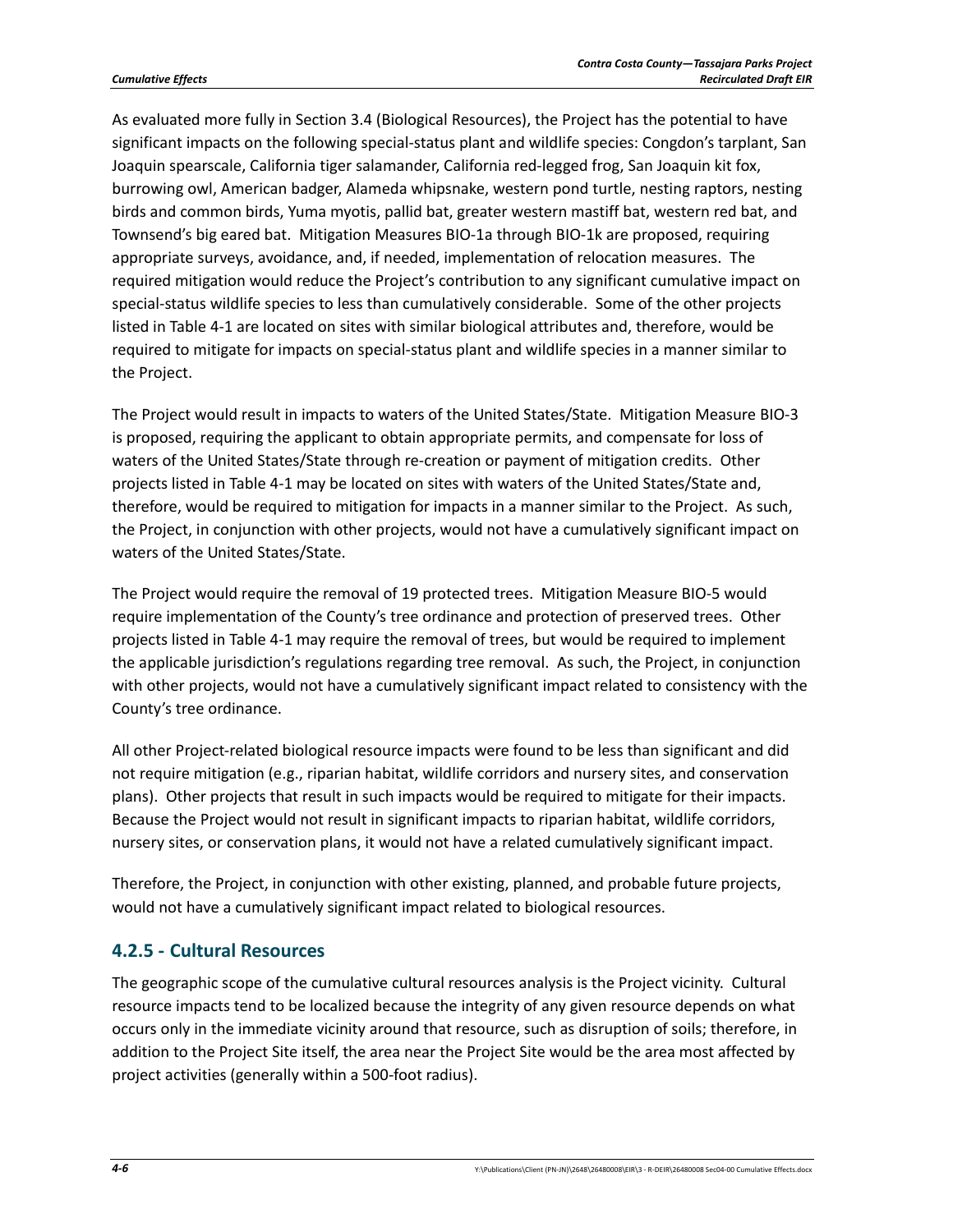Although there is the possibility that previously undiscovered resources could be encountered by earthwork activities on the Project Site, the implementation of standard construction mitigation measures would ensure that undiscovered cultural resources are not adversely affected by Project‐ related construction activities, which would prevent the destruction or degradation of potentially significant cultural resources in the Project vicinity. Standard construction monitoring and, if necessary, avoidance or recovery procedures would be required for any project with the potential to adversely affect cultural resources. Other projects would be required to implement similar construction mitigation.

Therefore, the Project, in conjunction with other existing, planned, and probable future projects, would not have a cumulatively significant impact related to cultural resources.

## **4.2.6 ‐ Geology, Soils, and Seismicity**

The geographic scope of the cumulative geology, soils, and seismicity analysis is the Project vicinity. Adverse effects associated with geologic, soil, and seismic hazards tend to be localized, and the area near the Project Site would be the area most affected by Project activities (generally within a 0.25‐ mile radius).

The Project would have the potential to be exposed to liquefaction and landslide if on‐site soils are not properly remediated. Mitigation Measure GEO‐1 requires the Project applicant to prepare a design‐level geotechnical investigation and implement compliance with the latest adopted edition of the California Building Standards Code's geologic, soils, and seismic requirements. Other projects listed in Table 4‐1 may be exposed to similar seismic hazards and, therefore, would be expected to implement similar mitigation measures. As such, the Project, in conjunction with other projects, would not have a cumulatively significant impact associated with seismic hazards.

Regarding soil erosion, development activities could lead to increased erosion rates on site soils, which could cause unstable ground surfaces and increased sedimentation in nearby streams and drainage channels. Implementation of the Project's National Pollutant Discharge Elimination System permit, Storm Water Pollution Prevention Plan, and best management practices, as well as the design‐level geotechnical investigation required under MM GEO‐1 would ensure that earthwork activities do not result in substantial erosion off‐site. Other projects in the vicinity would be similarly required to implement design‐level geotechnical studies and permitting. As such, the Project, in conjunction with other projects, would not have a cumulatively significant impact associated with soil erosion.

The Project Site is identified as containing past landslides. Detailed information on the location, extent, and depth of any required landslide remediation would be provided on the Project's corrective grading plans when final grading plans are available for review. Implementation of Mitigation Measure GEO‐1 would ensure that such recommendations are implemented and reduce potential impacts from landslides. Other projects listed in Table 4‐1 may be similarly exposed to potential landslide areas and would be expected to implement similar mitigation measures. As such, the Project, in conjunction with other projects, would not have a cumulatively significant impact associated with landslides.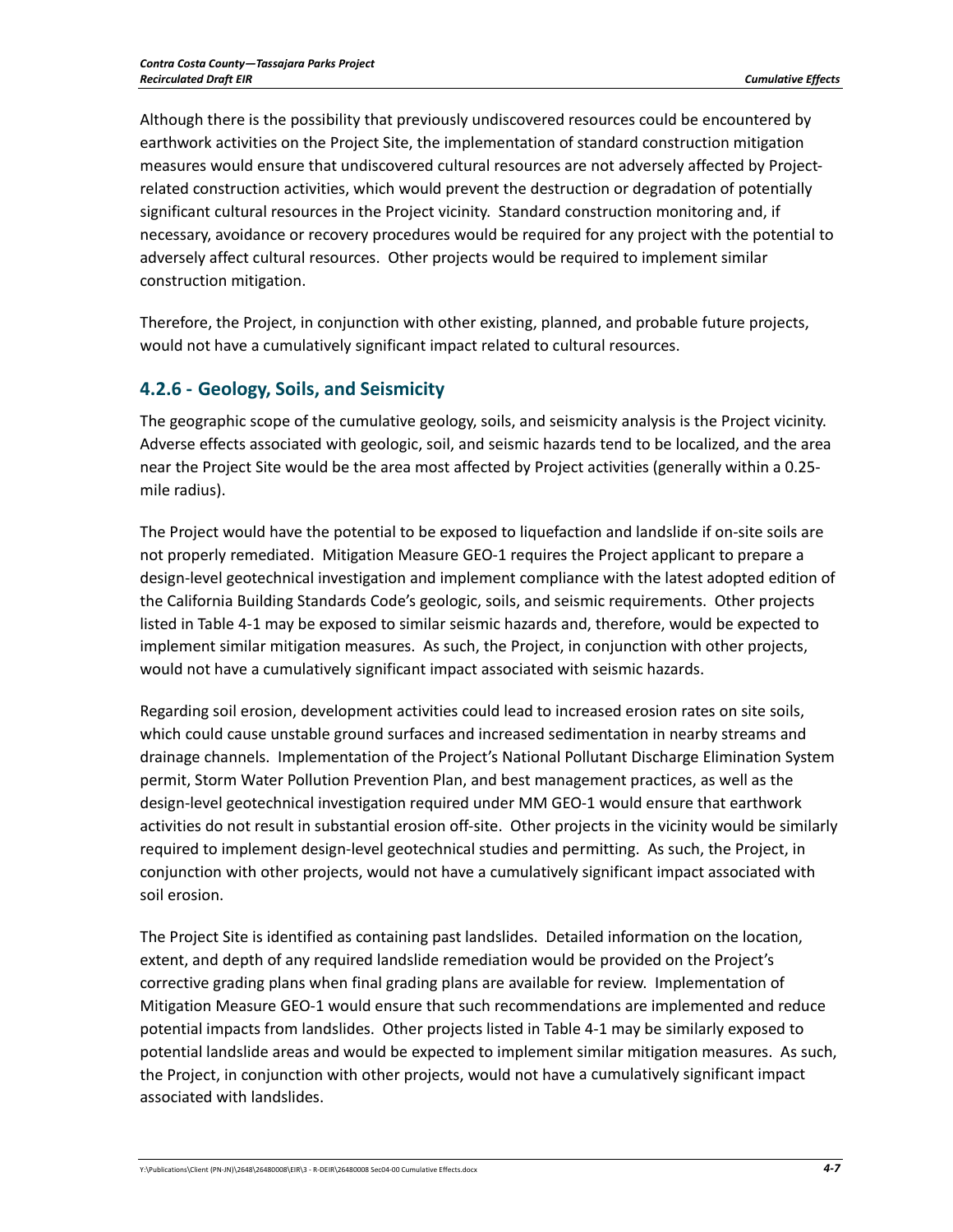Finally, the Project Site contains native soils that have moderate to high plasticity, and moderate to critically high expansion potential. Mitigation Measure GEO‐1 requires the Project applicant to prepare a design‐level geotechnical investigation and implement compliance with the latest adopted edition of the California Building Standards Code's geologic, soils, and seismic requirements. Some or all of the other projects listed in Table 4‐1 would be exposed to expansive soil hazards and, therefore, would be expected to implement similar mitigation measures. As such, the Project, in conjunction with other projects, would not have a cumulatively significant impact associated with expansive soils.

Therefore, the Project, in conjunction with other existing, planned, and probable future projects, would not have a cumulatively significant impact related to geology, soils, and seismicity.

## **4.2.7 ‐ Hazards and Hazardous Materials**

The geographic scope of the cumulative hazards and hazardous materials analysis is the Project vicinity. Adverse effects of hazards and hazardous materials tend to be localized; therefore, the area near the Project Site would be most affected by Project activities.

The Project Site contains structures that have the potential to contain hazardous buildings materials such as asbestos-containing materials and lead-based paint. Mitigation Measure HAZ-1 would require testing and appropriate removal of such substances if the structures are to be demolished. Other projects in Table 4‐1 may also require demolition of buildings containing hazardous materials and would be expected to implement similar mitigation. As such, the Project, in conjunction with other projects, would not have a cumulatively significant impact associated with hazardous building materials.

All other Project‐related hazards and hazardous material impacts were found to be less than significant and did not require mitigation (e.g., risk of upset, hazards in proximity to schools, hazardous materials site listing, and wildland fires). Other projects that result in such impacts would be required to mitigate for their impacts. Because the Project would not result in significant impacts related to risk of upset, hazards in proximity to schools, hazardous materials site listing, and wildland fires, it would not have a related cumulatively significant impact.

Therefore, the Project, in conjunction with other existing, planned, and probable future projects, would not have a cumulatively significant impact related to hazards and hazardous materials.

## **4.2.8 ‐ Hydrology and Water Quality**

The geographic scope of the cumulative hydrology and water quality analysis is the Project vicinity, generally areas within 0.5 mile of the Project Site. Hydrologic and water quality impacts tend to be localized; therefore, the area near the Project Site would be most affected by Project activities.

The Project would involve short‐term construction and long‐term operational activities that would have the potential to degrade water quality in downstream water bodies. Mitigation Measure HYD‐1 is proposed and would require implementation of various construction and operational water quality control measures that would prevent the release of pollutants into downstream waterways. The required mitigation would reduce the Project's contribution to any significant cumulative water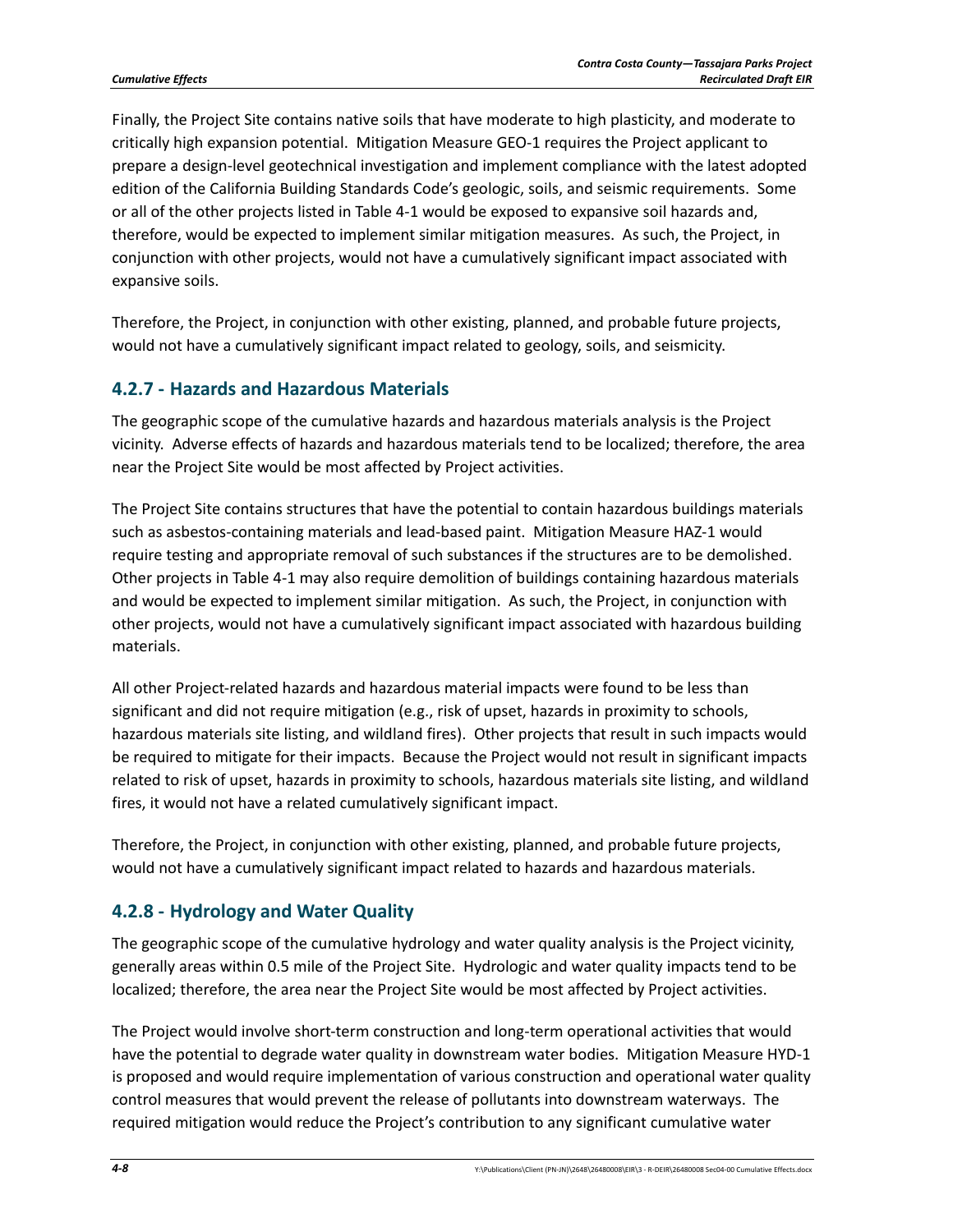quality impact to less than cumulatively considerable. Other projects that propose new development would be required to implement similar mitigation measures in accordance with adopted regulations. The combined implementation of construction and operational water quality measures among the various development projects listed in Table 4‐1 would be expected to reduce any related cumulative impacts.

All other Project‐related hydrology impacts were found to be less than significant and did not require mitigation (e.g., groundwater, drainage, and flood hazards). Other projects that result in related impacts would be required to mitigate for their impacts. Because all other project-related hydrology impacts are less than significant, the Project would not have a cumulatively considerable contribution to any significant cumulative impact.

Therefore, the Project, in conjunction with other existing, planned, and probable future projects, would not have a cumulatively significant impact related to hydrology and water quality.

## **4.2.9 ‐ Land Use**

The geographic scope of the cumulative land use analysis is the Project vicinity within the County of Contra Costa. Land use decisions are made at the County level; therefore, Contra Costa County is an appropriate geographic scope.

Development projects in Contra Costa County would be required to demonstrate consistency with all applicable Contra Costa County General Plan and Ordinance Code requirements. This would ensure that these projects comply with applicable planning regulations. Those projects listed in Table 4‐1 that have been previously approved have been deemed consistent with all applicable General Plan (as amended) and Ordinance Code requirements. (Projects located outside the Contra Costa County, or within incorporated cities or towns within Contra Costa County would have been deemed consistent with the applicable General Plan and Ordinance Code requirements of that jurisdiction.) For pending projects, the lead agency would be required to issue findings demonstrating consistency with the applicable General Plan and Ordinance Code requirements if they are ultimately approved.

With the proposed General Plan amendment and rezoning, the Project would be consistent with the Contra Costa County General Plan and Ordinance Code. Changing the ULL by 30 acres to include the Residential Development Area to the Urban Limit Line would require approval pursuant to Ordinance Code Chapter 82‐1 (65135 Land Preservation Plan). In addition, the Project would be required to be consistent with applicable LAFCO policies regarding annexation into the Central Contra Costa Sanitary District and East Bay Municipal Utility District (EBMUD). Finally, the Project would be required to be consistent with EBMUD policies regarding annexation should EBMUD's Board of Supervisors choose to annex the Residential Development Area to provide water to the Project Site.

Therefore, the Project, in conjunction with other existing, planned, and probable future projects, would not have a cumulatively significant impact related to land use.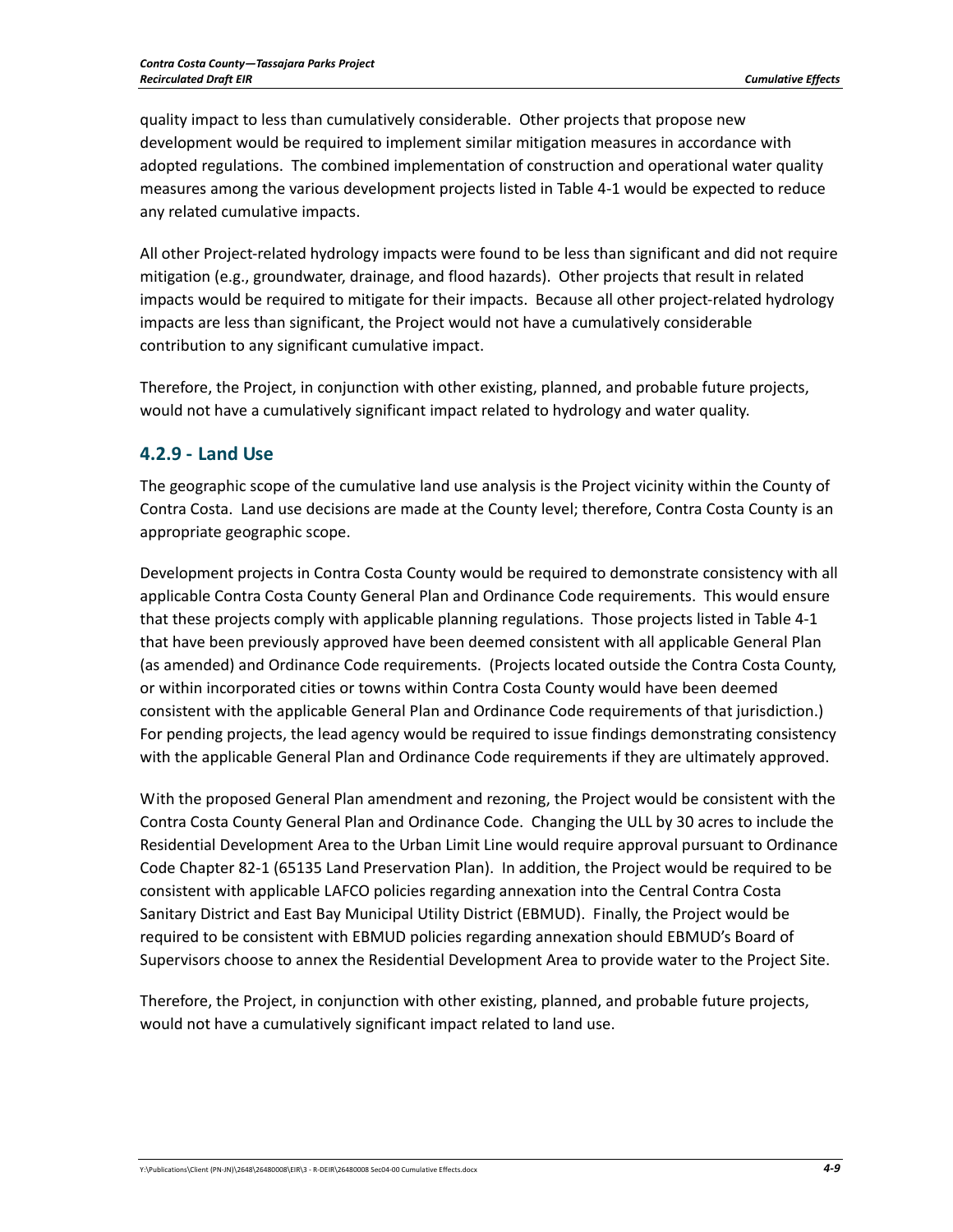## **4.2.10 ‐ Noise**

The geographic scope of the cumulative noise analysis is the Project vicinity, including surrounding sensitive receptors. Noise impacts tend to be localized; therefore, the area near the Project Site (approximately 0.25 mile) would be the area most affected by Project activities.

The Project's construction noise levels may cause a temporary substantial increase in noise levels at nearby receptors. Mitigation Measure NOI‐1 is proposed that would require implementation of construction noise attenuation measures to reduce noise levels. Other projects listed in Table 4‐1 that would expose nearby sensitive receptors to excessive construction noise would be required to implement similar mitigation. Nonetheless, because construction noise is a localized phenomenon, the properties of noise are not additive, and because construction activity noise may not overlap temporally due to distance, the Project would not contribute to a cumulatively significant construction noise impacts.

Residences proposed within 216 feet of the centerline of Camino Tassajara may be exposed to interior noise levels in excess of acceptable standards (45 dBA  $L_{dn}$ ) when windows or doors are open. Mitigation Measure NOI‐2 is proposed that would require such residences to include an alternate form of ventilation, such as an air conditioning system, in order to ensure that windows can remain closed for a prolonged period of time. Other projects listed in in Table 4‐1 that would expose persons to unacceptable interior noise levels would be expected to implement similar mitigation. Nonetheless, because exposure to on‐site noise is a localized, the Project would not contribute to a cumulatively significant operational noise impact.

The Project's construction and operational vibration levels would not exceed annoyance thresholds. Because vibration is a highly localized phenomenon, there would be no possibility for vibration associated with the Project to combine with vibration from other projects because of their distances from the Project Site. Therefore, the Project would not contribute to a cumulatively significant vibration impact.

The Project's vehicular trips would not make a substantial incremental contribution to ambient noise levels under Existing with Project and Cumulative with Project conditions. These noise levels account for existing vehicle trips as well as vehicle trips from future projects. In addition, other projects would be required to evaluate off‐site roadway noise and, if necessary, mitigate for such impacts pursuant to local regulations. Finally, because most of the other projects listed in Table 4‐1 are more than 1 mile from the Project Site, vehicular trips would be unlikely to add to roadway noise levels in the Project vicinity. Thus, the Project would not combine with other projects to cause a cumulatively considerable increase in ambient roadway noise.

Therefore, the Project, in conjunction with other existing, planned, and probable future projects, would not have a cumulatively significant impact related to noise.

## **4.2.11 ‐ Public Services and Recreation**

The geographic scope of the cumulative public services and recreation analysis is the service area of each of the providers serving the Project. Because of differences in the nature of the public service and recreation topical areas, they are discussed separately.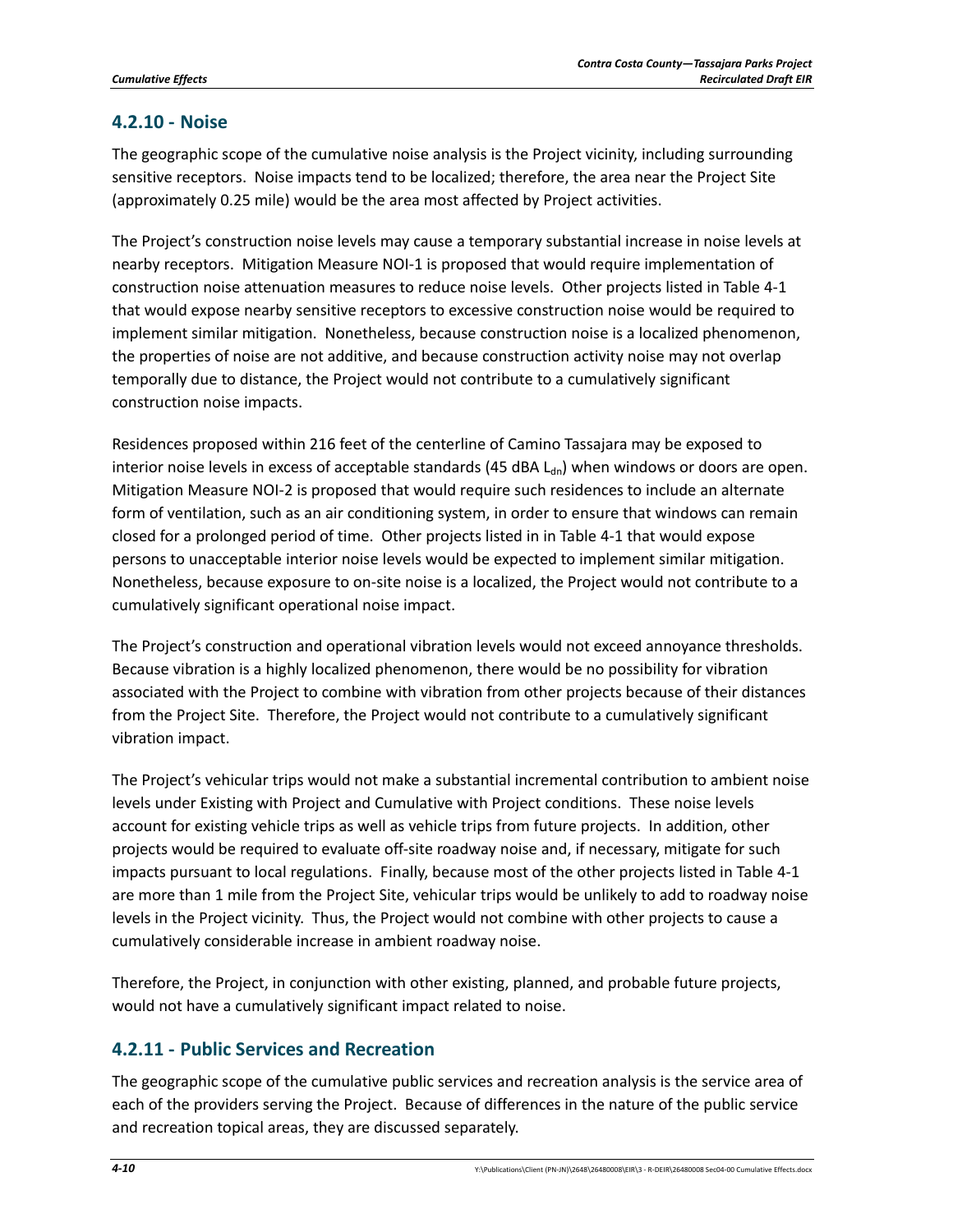### **Fire Protection and Emergency Medical Services**

The geographic scope of the cumulative fire protection and emergency medical services analysis is the San Ramon Valley Fire Protection District's service area, which consists of the communities of Alamo and Blackhawk; the Town of Danville; Diablo; the City of San Ramon; and the southern area of Morgan Territory and the Tassajara Valley.

The Project would result in the development of 125 residences and associated infrastructure, two trail staging areas, and a pedestrian/equestrian trail on the Northern Site. The Project Site is located across the street from the nearest fire station and is within an acceptable response time for fire protection. As such, the Project would not create a need for new or expanded fire protection facilities and would not result in a physical impact on the environment. Additionally, the Project would comply with all applicable requirements of the California Fire Code, including provision of adequate emergency access points, and it would be accessible to fire apparatus. Other development projects in the Fire District service area would similarly be reviewed for impacts on fire protection and emergency medical services and would be required to address any potential impacts with mitigation. Demand for fire protection and emergency medical services is highly dependent on a number of factors that vary substantially by project (hours of operation, fire prevention measures, occupancy by sensitive populations, etc.). Therefore, it is unlikely that there would be substantial overlap in demand between projects in Table 4‐1 and the Project that would result in a cumulatively significant impact such that new facilities are necessary. Therefore, the Project, in conjunction with other future projects, would not have a cumulatively significant impact related to fire protection and emergency medical services.

### **Law Enforcement**

The geographic scope of the cumulative police protection analysis is the service area of the Contra Costa County Sheriff's Office local service areas, which consists of unincorporated areas of Contra Costa County.

The Project would result in the development of 125 residences, two trail staging areas, and a pedestrian/equestrian trail on the Northern Site. The future on‐site residential population of 375 persons would represent less than 1 percent of the population that currently is served by the Sheriff's Office. Use of the staging areas and trail and any potential calls for service would similarly be expected to represent a very small percentage of existing law enforcement services. As such, the Project would not create a need for new or expanded law enforcement facilities and would not result in a physical impact on the environment. Other development projects within the service area of the Sheriff's Office would be reviewed for impacts on law enforcement services and would be required to address any potential impacts with mitigation. Because demand for law enforcement services is highly dependent on a number of factors that vary substantially by project (clientele, hours of operation, crime prevention measures, etc.), it is unlikely that there would be substantial overlap in demand that would result in a cumulatively significant impact such that new facilities are necessary. Therefore, the Project, in conjunction with other future projects, would not have a cumulatively significant impact related to law enforcement services.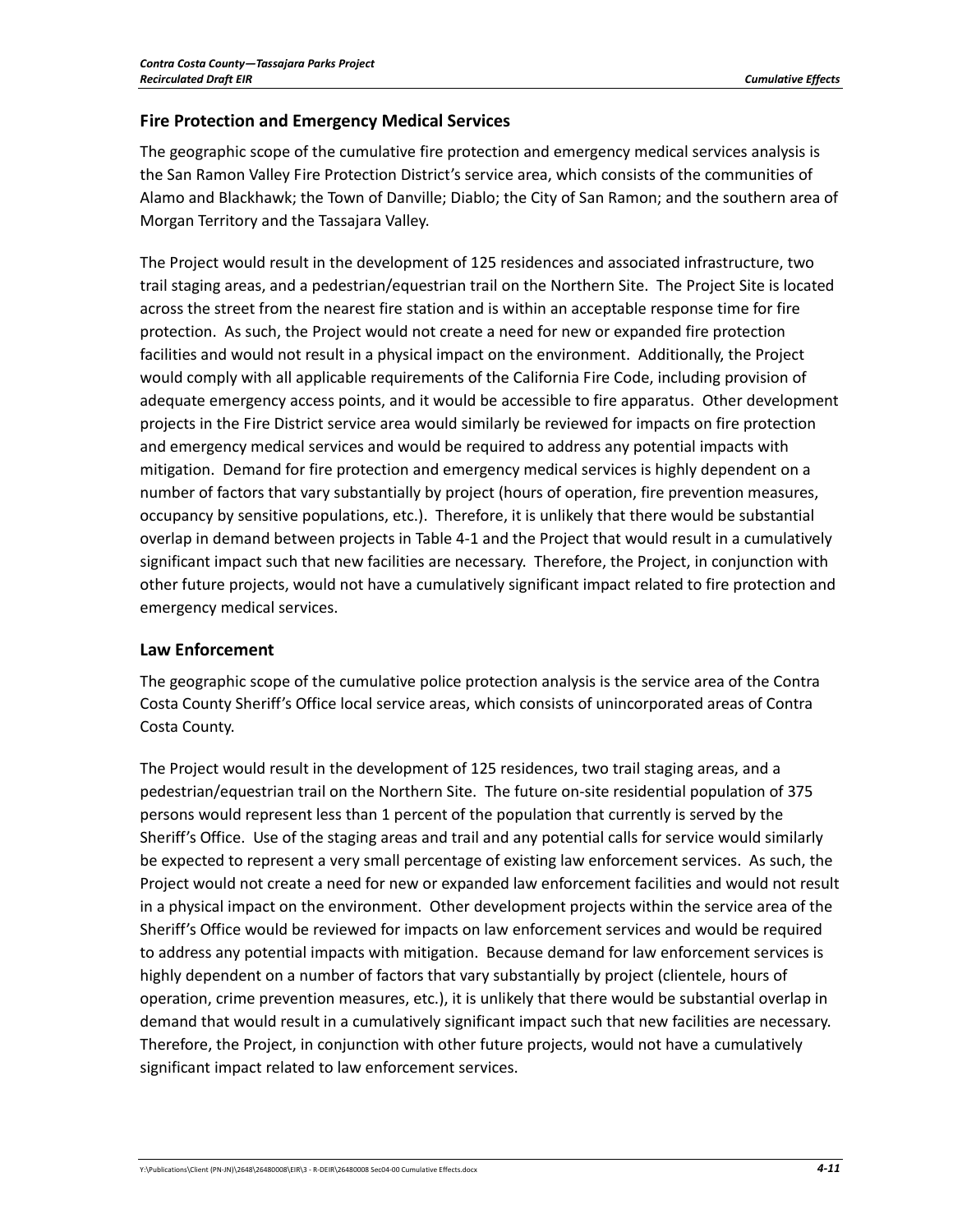#### **School**

The geographic scope of the cumulative school services analysis is the service area of the San Ramon Valley Unified School District (SRVUSD), which consists of the communities of Alamo, Blackhawk, Danville, Diablo, and San Ramon as well as a small portion of the cities of Walnut Creek and Pleasanton.

The Project's 125 new single‐family homes are expected to generate approximately 121 total new students. While the Project alone is unlikely to result in a need for new or expanded district facilities, when coupled with other residential development projects and population growth in the Project vicinity, the Project could incrementally contribute to the need for additional district resources. To help offset the construction or expansion of facilities, the procurement of equipment, and the hiring and training of additional personnel, the SRVUSD collects mandatory school facility fees on new development projects in accordance with Senate Bill 50 and related state laws. As part of the Project entitlement process, the Project applicant would be responsible for paying its fair share of these school facility fees. Other projects in the District would also be required to pay school facility fees. As such, the Project, in conjunction with other future projects, would not have a cumulatively significant impact related to school services.

### **Other Public Facilities (Libraries)**

The geographic scope of the cumulative other public facilities analysis is the service area of the Contra Costa County Libraries within proximity of the Project, which include the Danville Library, San Ramon Library, and Dougherty Station Library.

The Project's potential increase of 375 residences would not be expected to require new or substantially altered library facilities. As such, the Project would not create a need for new or expanded library facilities and would not result in a physical impact on the environment. Other projects in Table 4‐1 may also result in the increase in library use, but would similarly be required to pay development fees. As such, the Project, in conjunction with other future projects, would not have a cumulative significant impact related to library services.

### **Park and Recreation Facilities**

The geographic scope of the cumulative parks and recreation analysis consists of the local and regional parks in the Project vicinity.

The 125 residential units would be expected to result in a population of 375 persons, resulting in the need for 1.125 acres of park to assist in achieving the County's parkland goal. The Project would satisfy the county parkland requirement by the conveyance of 1.84 acres to EBRPD on the Northern Site; consisting of the Future Equestrian Staging area (1.25 acres), Pedestrian Staging area (0.19 acres) and the trail (0.40 acres). In addition, approximately 609 acres of the Project Site would be conveyed to the East Bay Regional Park District (EBRPD) for open space, park, recreational and other non-urban uses. In addition, the Project applicant would fund and construct the Pedestrian Staging Area for the benefit of EBRPD, which would facilitate public access and use of the Preservation Area on the Northern Site. Further, the applicant would dedicate the lands for the Future Equestrian Staging Area as well as a perpetual easement for the proposed trail alignment. Any potential future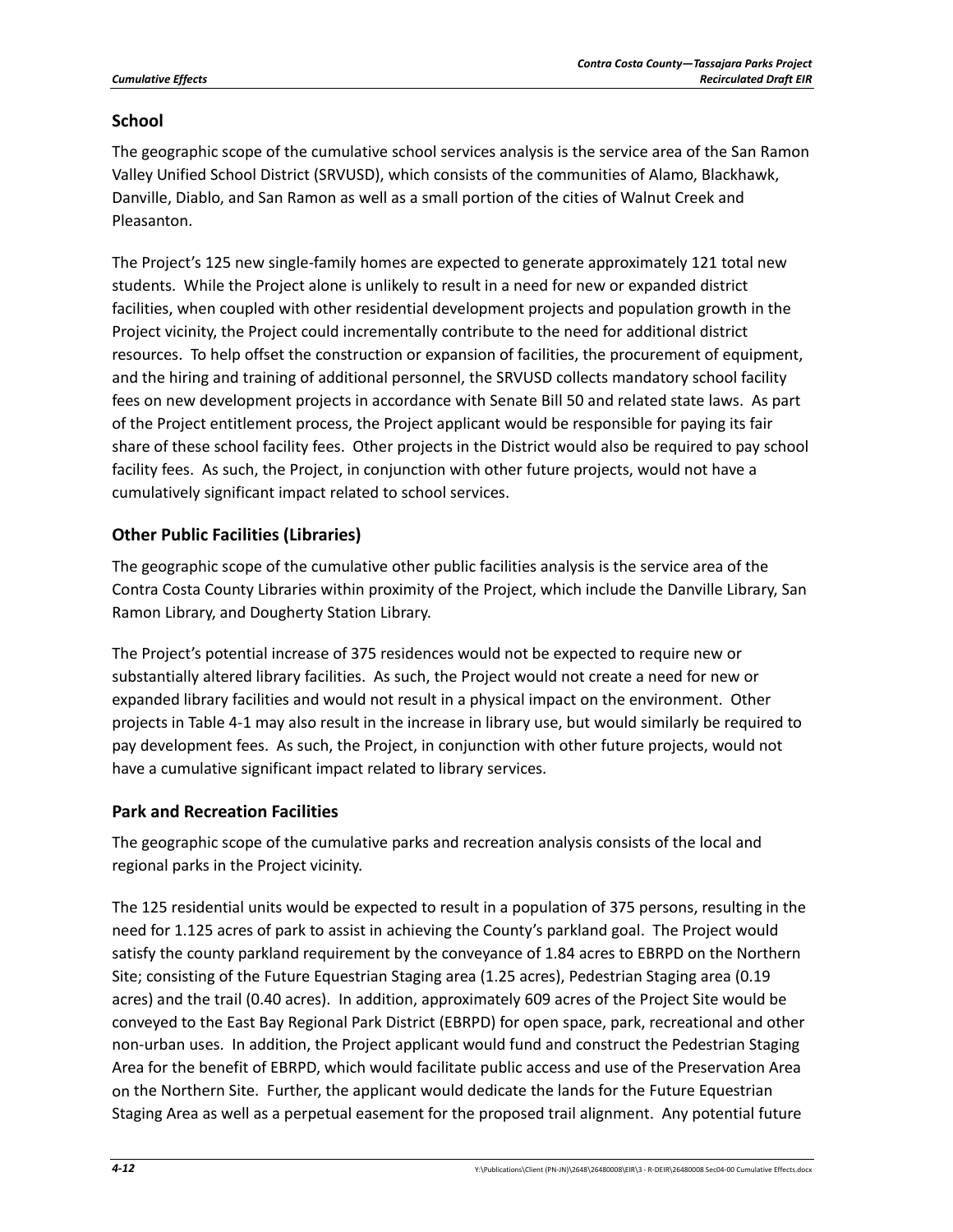recreational facility development proposed by the EBRPD is not a component of this Project and, if pursued, would be required to undergo additional CEQA review, as applicable, to ensure that future recreational development would not result in adverse environmental impacts. As such, the Project would not result in the off‐site construction of new or expanded existing park facilities and would not result in a physical impact on the environment. Other projects listed in Table 4‐1 would similarly be required to provide parkland or pay in‐lieu fees to assist in achieving the County's parkland goal. As such, the Project, in conjunction with other future projects, would not have a cumulative significant impact related to park facilities.

## **4.2.12 ‐ Transportation**

The geographic scope of the cumulative transportation analysis is the Project vicinity and selected transportation facilities as listed in Section 3.12, Transportation and Traffic. As discussed in Section 3.12, two roadway segments and four freeway segments currently operate at an unacceptable LOS, and, therefore, there is an existing cumulatively significant transportation impact related to these roadway facilities. Because of compliance with County standards and other regulatory requirements, there are no existing cumulatively significant impacts related to other transportation areas (air traffic patterns, emergency access and roadway safety hazards and public transit, bicycles and pedestrians).

The Project would result in a net increase of 1,632 (weekday) daily trips, including 204 trips during the weekday morning peak hour and 161 trips during the weekday afternoon peak hour. The Project would contribute trips to freeway segments already operating below acceptable LOS standards. In addition, the Project would cause intersections on Camino Tassajara to operate below acceptable LOS standards. With the implementation of mitigation, impacts to Camino Tassajara would be reduced to less than significant. However, mitigation requiring the payment of applicable Tri‐Valley Transportation Development fees would not fully mitigate the Project's contribution to unacceptable LOS on impacted freeway segments in the Existing, Near-Term, or Cumulative Plus Project scenarios.

Projects listed in Table 4‐1 would also generate new vehicle trips that may trigger or contribute to unacceptable intersection, roadway, and freeway operations. All projects would be required to mitigate for their fair share of impacts. However, similar to the Project, other projects may contribute to unacceptable LOS standards on freeway segments. Therefore, the Project, in conjunction with other projects, would result in a cumulatively significant impact to unacceptable freeway operations.

Similarly, because of the Project's contribution to unacceptable LOS on freeway segments, the Project would conflict with the applicable Congestion Management Plans (CMPs), which establish the freeway LOS standards. Other projects listed in Table 4‐1 that contribute trips to the identified freeway segments would also conflict with the CMPs. Therefore, the Project, in conjunction with other projects, would result in a cumulatively significant impact regarding CMP consistency.

For other transportation‐related areas (air traffic patterns; emergency access and roadway safety hazards; and public transit, bicycles, and pedestrians), the Project would have potentially significant impacts on roadway safety, but after the implementation of mitigation, these impacts would be reduced to a level of less than significant. Other projects that result in similar impacts would be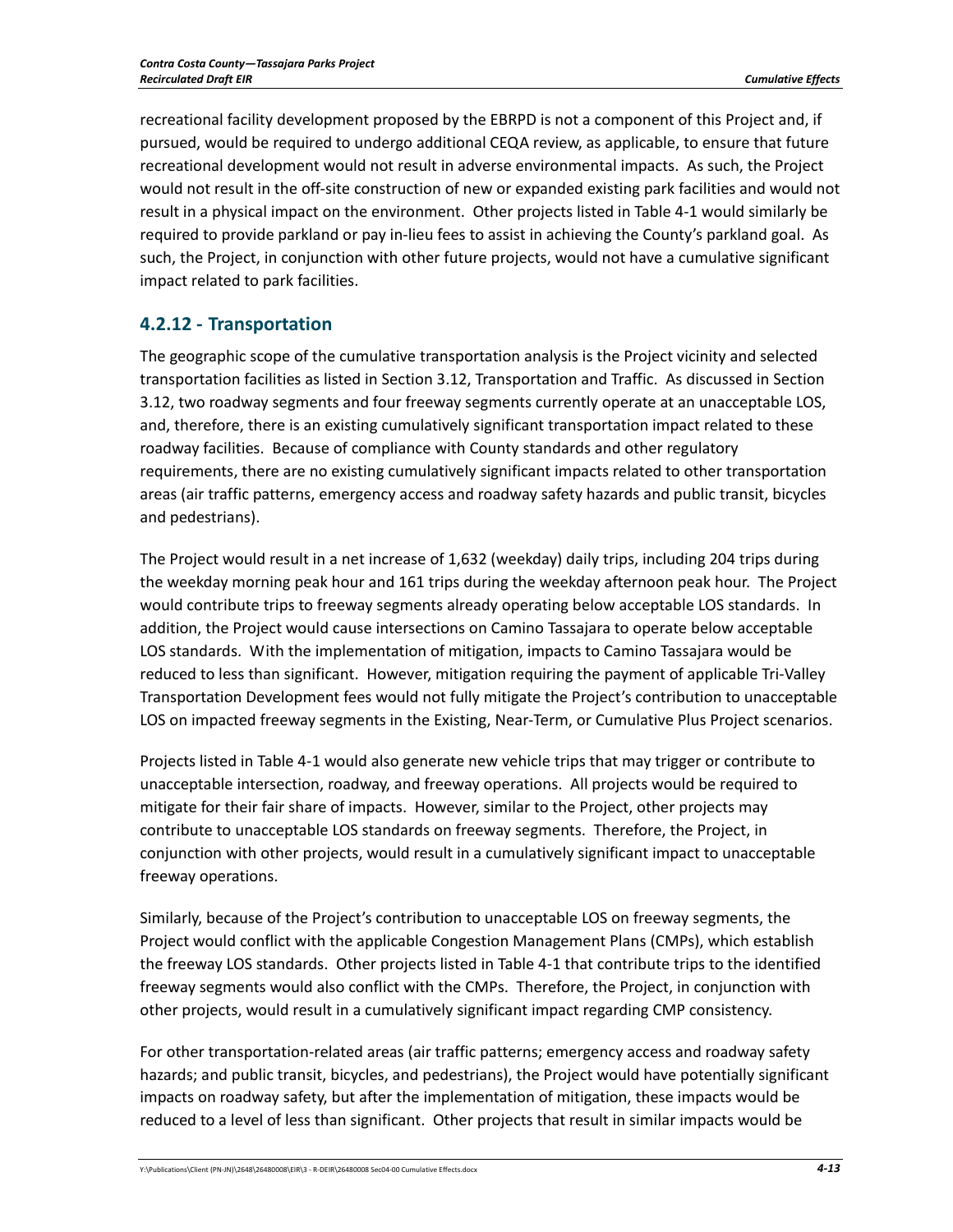required to mitigate for their impacts. Because the Project can mitigate all other transportation impacts to a level of less than significant, it would not have a related cumulatively significant impact with respect to these other topics.

## **4.2.13 ‐ Utilities**

The geographic scope of the cumulative utilities analysis is the service area of each of the providers serving the Project. Because of differences in the nature of the utility service areas, they are discussed separately.

### **Water**

The geographic scope of the cumulative potable water analysis is the EBMUD service area, which covers approximately 331 square miles from northern Contra Costa County south to Hayward and from San Francisco east to Walnut Creek and the San Ramon Valley.

The Project is estimated to demand approximately 48 acre-feet of water annually. As indicated in Section 3.13, Utilities and Service Systems, the Project applicant seeks to have EBMUD play a role in implementing the Project's water strategy (subject to EBMUD Board's discretion). In any case, water supplies provided to the Project Site would be in addition to current EBMUD water supplies, resulting from either the transfer of Calaveras Public Utility District (CPUD) water to EBMUD or augmenting the availability of potable water from EBMUD by accelerating currently planned conservation and/or expanding conservation beyond currently planned levels within EBMUD's service area by an amount sufficient to offset the Proposed Project's water demand. Either water supply would be sufficient to serve the Project, as evaluated more fully in Section 3.13 (Utilities and Service Systems).

Because the Project is not currently located within the service area of any existing public water system, and there are no other existing or future customers, water availability for existing EBMUD and CPUD customers and planned future land uses would remain unchanged from conditions otherwise planned. Furthermore, in order to secure service, the Project would be required to demonstrate that its proposal would not adversely impact EBMUD customers within its existing service area.

Other projects listed in Table 4‐1 would also be required to demonstrate that they would be served with potable water service as a standard requirement of the development review process, and these projects may be required to implement water conservation measures to the extent they are required. Therefore, the Project, in conjunction with other existing, planned, and probable future projects, would not have a cumulatively significant impact related to potable water supply.

### **Wastewater**

The geographic scope of the cumulative wastewater analysis is the Central Contra Costa Sanitary District service area, which encompasses approximately 146 square miles and includes the cities of Pleasant Hill, Walnut Creek, Lafayette, and Orinda; the towns of Danville and Moraga, unincorporated areas in central Contra Costa County, and a portion of the cities of San Ramon and Martinez.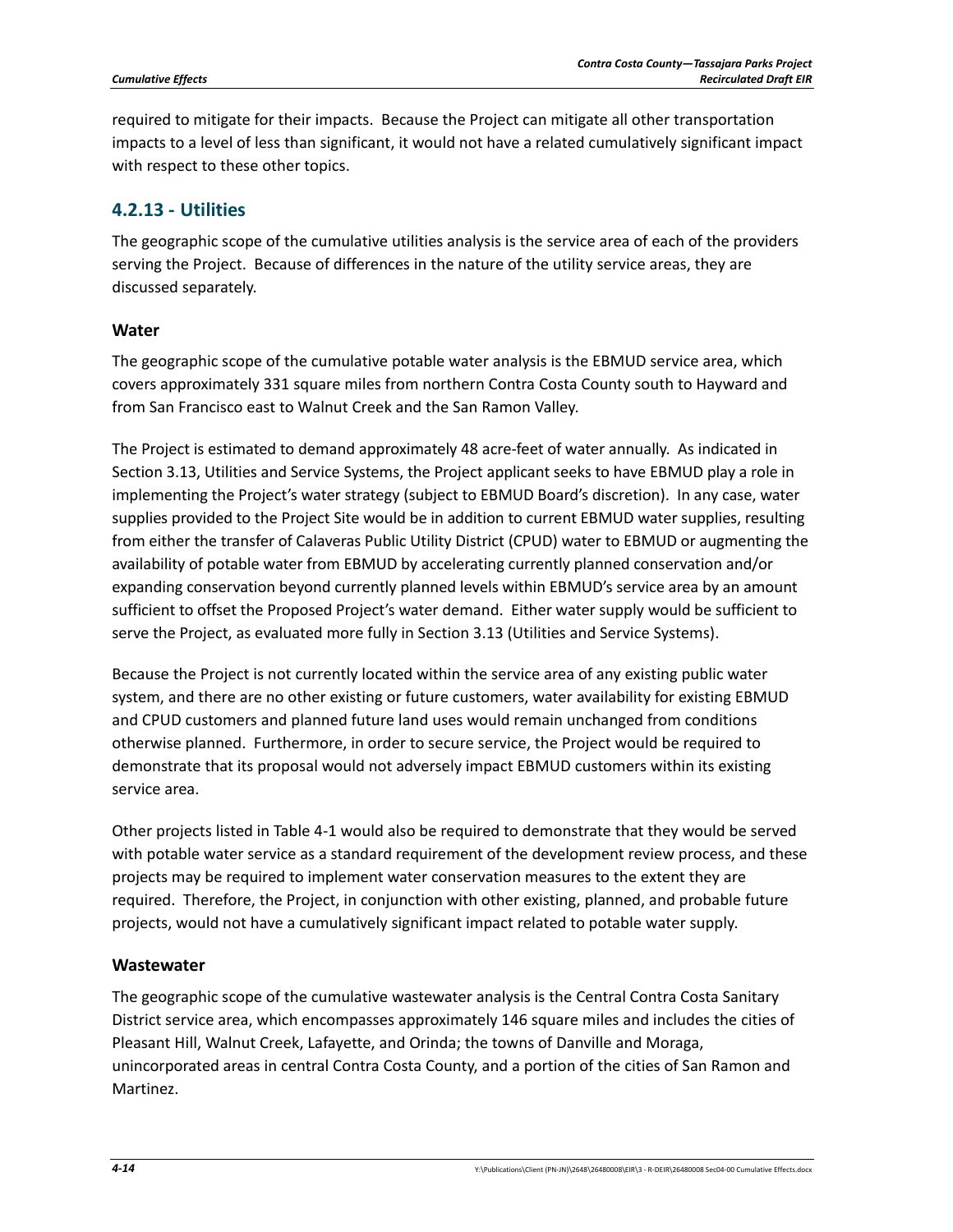All future projects would be required to demonstrate that sewer service is available to ensure that adequate sanitation can be provided. The Project is conservatively estimated to generate approximately 0.04 million gallons of wastewater per day (mgd) (41,959 gallons per day [gpd]). The Project Site would be served by the Central Contra Costa Sanitary District Treatment Plant, which has a treatment capacity of 54 mgd, 240 mgd for wet weather flow, and currently treats an average of approximately 45 mgd. Thus, approximately 8.8 mgd of treatment capacity is available. The Project's estimated wastewater generation of 0.04 mgd per day would represent less than 0.5 percent of the 8.8 mgd of available treatment capacity. Therefore, no new facilities are necessary. Some of the projects listed in Table 4‐1 that are located within the Central Contra Costa Sanitary District Treatment Plant service area would be required to demonstrate that they would be served with wastewater service as a standard requirement of the development review process. Therefore, the Project, in conjunction with other existing, planned, and probable future projects, would not have a cumulatively significant impact related to wastewater.

#### **Storm Drainage**

The geographic scope of the cumulative storm drainage analysis is the Project vicinity, consisting of areas that drain to Tassajara Creek.

The majority of projects in Table 4‐1 are located in more urban areas and would be served by municipal storm drainage systems that likely do not flow to Tassajara Creek. All future development projects in the Project vicinity would be required to provide drainage facilities that collect and detain runoff such that off‐site releases are controlled and do not create flooding. The Project would install an on‐site storm drainage system that would consist of a network of street gutters, inlets, basins, and underground piping that would ultimately convey runoff to the proposed approximately 7.6‐acre‐ foot detention basin. The detention basin outfall would drain to an existing drainage area along Camino Tassajara and would be metered to pre‐Project levels. This would ensure that the Project would not contribute to downstream flooding conditions during peak storm events. As such, the Project would ensure that no net increase in stormwater would leave the Project Site during a peak storm event, and would avoid cumulatively significant stormwater impacts to downstream waterways at times when capacity is most constrained. The Project would implement standard pollution prevention measures during construction to ensure that downstream water quality impacts are minimized to the greatest extent possible. In addition, the Project would provide water quality measures to prevent pollution during project operations. Other projects would similarly be required to implement required pollution prevention measures. Therefore, the Project, in conjunction with other existing, planned, and probable future projects, would not have a cumulatively significant impact related to storm drainage.

### **Solid Waste**

The geographic scope of the cumulative solid waste analysis is the Central Contra Costa Solid Waste Authority's service area, which provides solid waste and recycling collection services to residential and commercial customers in Contra Costa County.

Future development projects would generate construction and operational solid waste, and depending on the volumes and end uses, would be required to implement recycling and waste